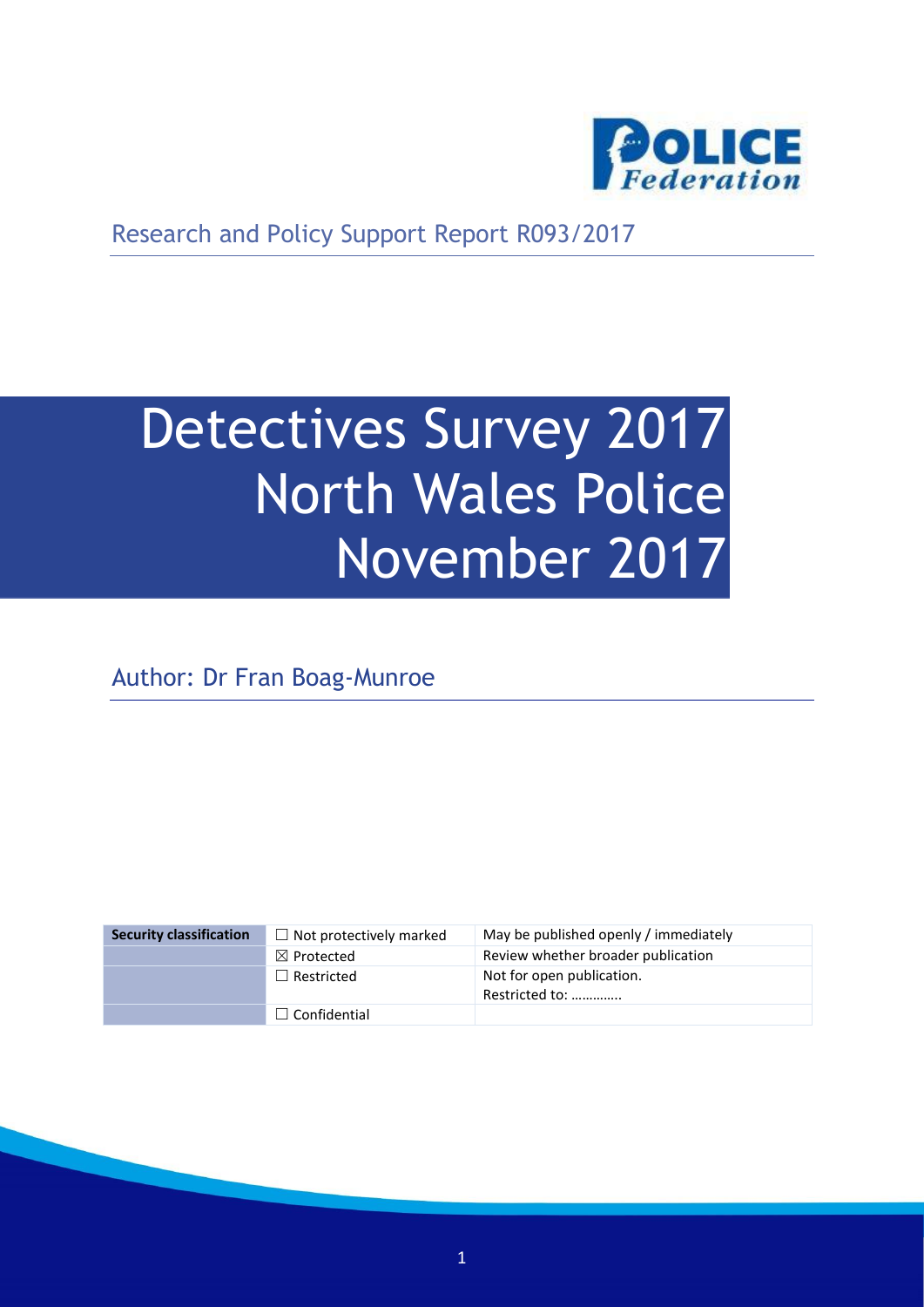#### **INTRODUCTION**

This report provides a summary of responses to the PFEW National Detectives Survey received from respondents in North Wales Police in 2017.

Some of the questions asked in this year's survey were the same as in the 2015 National Detectives Survey; this allowed us to monitor any changes since the last time the survey was conducted. Other questions were new to 2017, to be able to look in more detail at the context in which detectives are currently working.

Where appropriate, details of average responses for the police service as a whole are also presented, differences between the national and local responses have not been tested statistically and therefore any differences reported are for guidance only and must be treated with caution.

#### **RESPONSE RATE AND RESPONDENTS**

The National Detectives Survey 2017 opened on 1st September 2017 and closed on 24th September 2017. During this time, detective officers were invited to attend via the Police Federation's National Membership Database, as well as via local Joint Branch Boards and the National Detectives Forum mailing list.

**58 responses were received from detectives in North Wales Police**. There is still no accepted measure of the total number of detectives in England and Wales. It is therefore not possible to calculate a definitive response rate for the survey as a proportion of the total number of detectives. However, for comparison the number of responses received within North Wales Police was higher than when this survey was last conducted in 2015, when 34 responses were received.

#### **IMPACT OF SERVICE CUTS**

**47% of respondents within North Wales Police said that service cuts have had a major impact on their morale**; this was lower than the national average, where 56% detectives said that service cuts have had a major impact upon their morale.

In addition, **19% of respondents within North Wales Police said service cuts have had a major impact upon their physical health and wellbeing, whilst 17% said that service cuts have had a major impact upon their mental health and wellbeing**. For comparison, in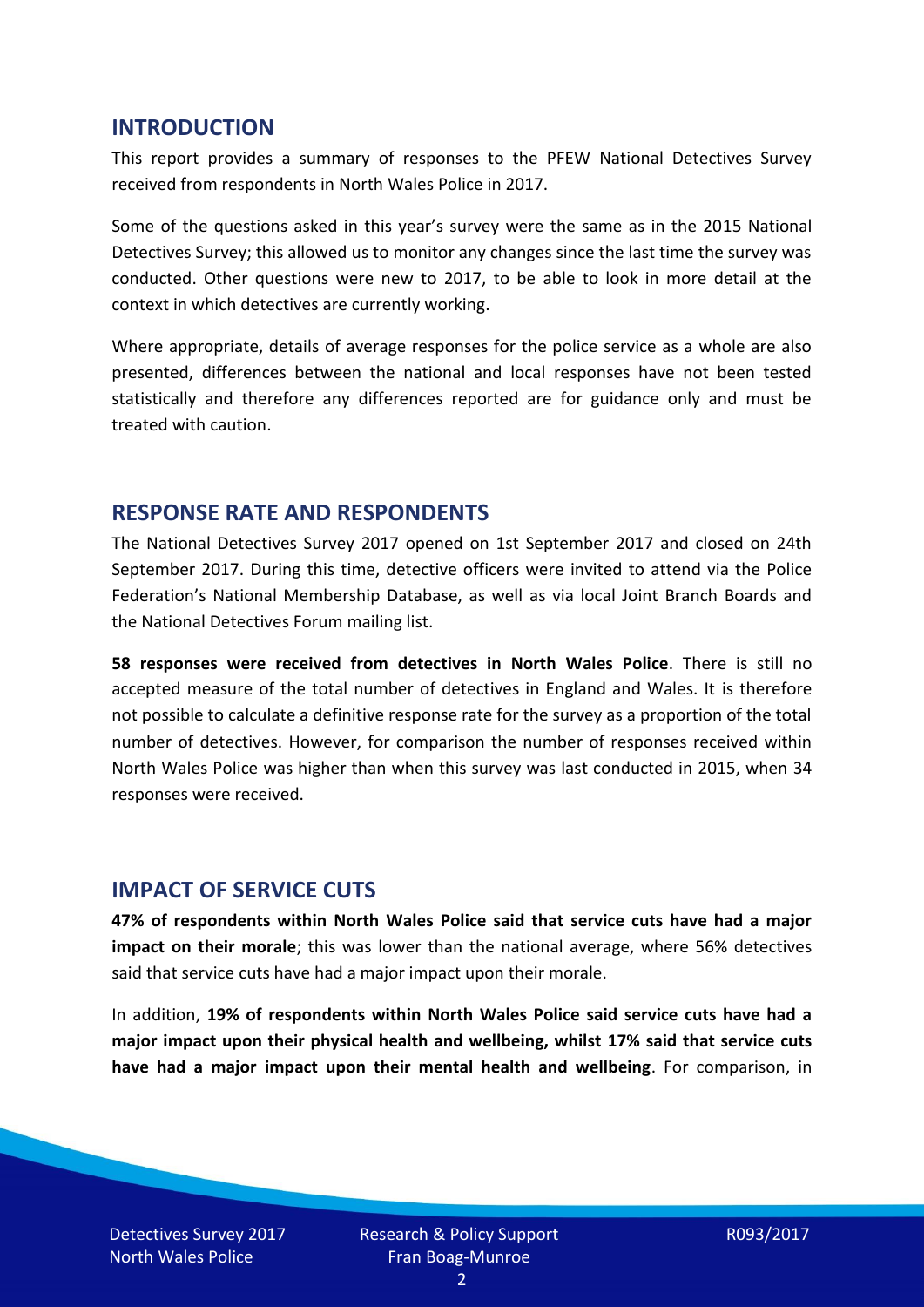England and Wales as whole 27% of detectives said that service cuts have had a major impact on their physical health and wellbeing and also on their mental health and wellbeing.

| How, if at all, have<br>service cuts affected | No impact | <b>Minor impact</b> | <b>Moderate</b><br>impact | <b>Major impact</b> |
|-----------------------------------------------|-----------|---------------------|---------------------------|---------------------|
| Your morale                                   | 5%        | 17%                 | 31%                       | 47%                 |
| Your physical health and<br>wellbeing         | 21%       | 31%                 | 29%                       | 19%                 |
| Your mental health and<br>wellbeing           | 19%       | 29%                 | 35%                       | 17%                 |

**49% of respondents in North Wales Police said that service cuts have substantially increased their overall workload; 41% said that service cuts have substantially increased how fatigued they feel; and 45% said that service cuts have substantially increased how stressful they find their jobs**. Comparison of these proportions in North Wales Police to England and Wales as a whole can be found in the table below.

|                                    | <b>North Wales Police</b>                               | <b>England and Wales</b>                                |
|------------------------------------|---------------------------------------------------------|---------------------------------------------------------|
| Your overall workload              | 49% substantially increased<br>(39% slightly increased) | 62% substantially increased<br>(32% slightly increased) |
| How fatigued you feel              | 41% substantially increased<br>(47% slightly increased) | 53% substantially increased<br>(38% slightly increased) |
| How stressful you find your<br>job | 45% substantially increased<br>(38% slightly increased) | 49% substantially increased<br>(41% slightly increased) |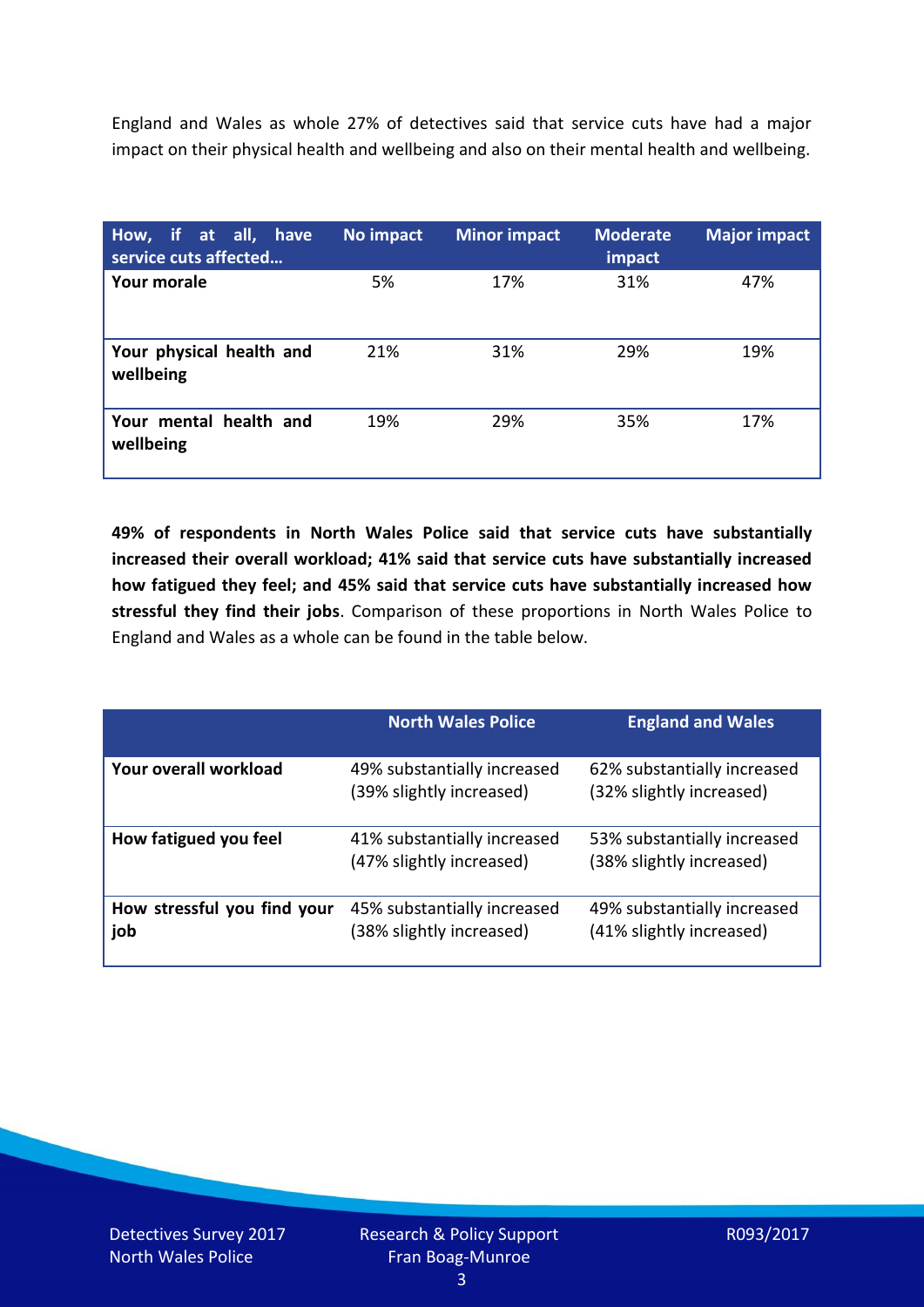## **WORKLOAD AND JOB DEMANDS**

**62% of respondents in North Wales Police said that their workload in the last 12 months was either too high or much too high**. This is lower than the national average - in England and Wales as a whole, 76% of respondents said that their workload had been too high or much too high in the last 12 months.

29% of respondents in North Wales Police said that their workload enabled them to provide the service needed to victims either most or all of the time; this compares to 27% of detectives in England and Wales as a whole. **The proportion of respondents in North Wales Police who said that their workload enabled them to provide the service needed to victims either most or all of the time has decreased since 2015** when 33% of respondents felt that they could provide the service needed either most or all of the time.

In addition, 26% of respondents in North Wales Police said that their workload enabled them to provide the service needed to witnesses either most or all of the time, in comparison to 22% of detectives in England and Wales overall. **The proportion of respondents in North Wales Police who said that their workload enabled them to provide the service needed to witnesses either most or all of the time has decreased since 2015**, when 41% of respondents felt that they could provide the service needed either most or all of the time.

| Does your workload enable<br>you to provide the service<br>needed to? | <b>Never</b> | <b>Sometimes</b> | Most or all of the<br>time |
|-----------------------------------------------------------------------|--------------|------------------|----------------------------|
| <b>Victims</b>                                                        | 0%           | 71%              | 29%                        |
| Witnesses                                                             | 2%           | 72%              | 26%                        |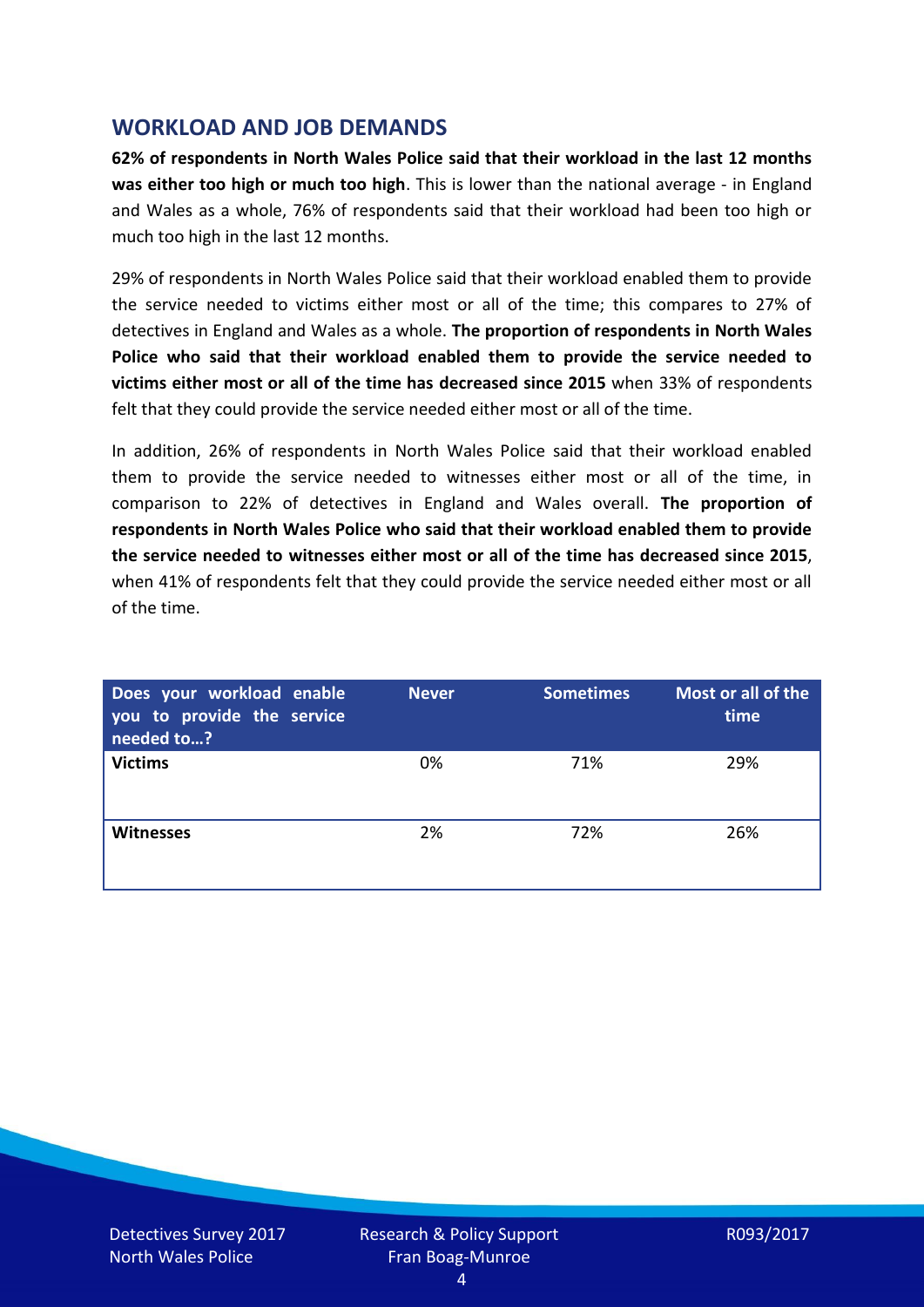## **JOB RELATED STRESS**

In North Wales Police, **43% of respondents said that they felt emotionally drained from work either most or all of the time**. Nationally, this proportion was 48%. The proportion of respondents in North Wales Police who said that they had felt emotionally drained from work either most or all of the time has increased since 2015, when 24% of respondents said that they felt emotionally drained from work.

**40% of respondents in North Wales Police said that their job was either very or extremely stressful**. This is the proportion of respondents who, in effect, report a non-diagnostic case of work-related stress within North Wales Police.



In England and Wales as a whole 48% of detectives reported a case of work-related stress. Therefore **the proportion of respondents in North Wales Police who reported a case of work-related stress was lower than the national average**. The reasons given by respondents in North Wales Police for why they found their job stressful are presented below.

Detectives Survey 2017 North Wales Police

Research & Policy Support Fran Boag-Munroe

R093/2017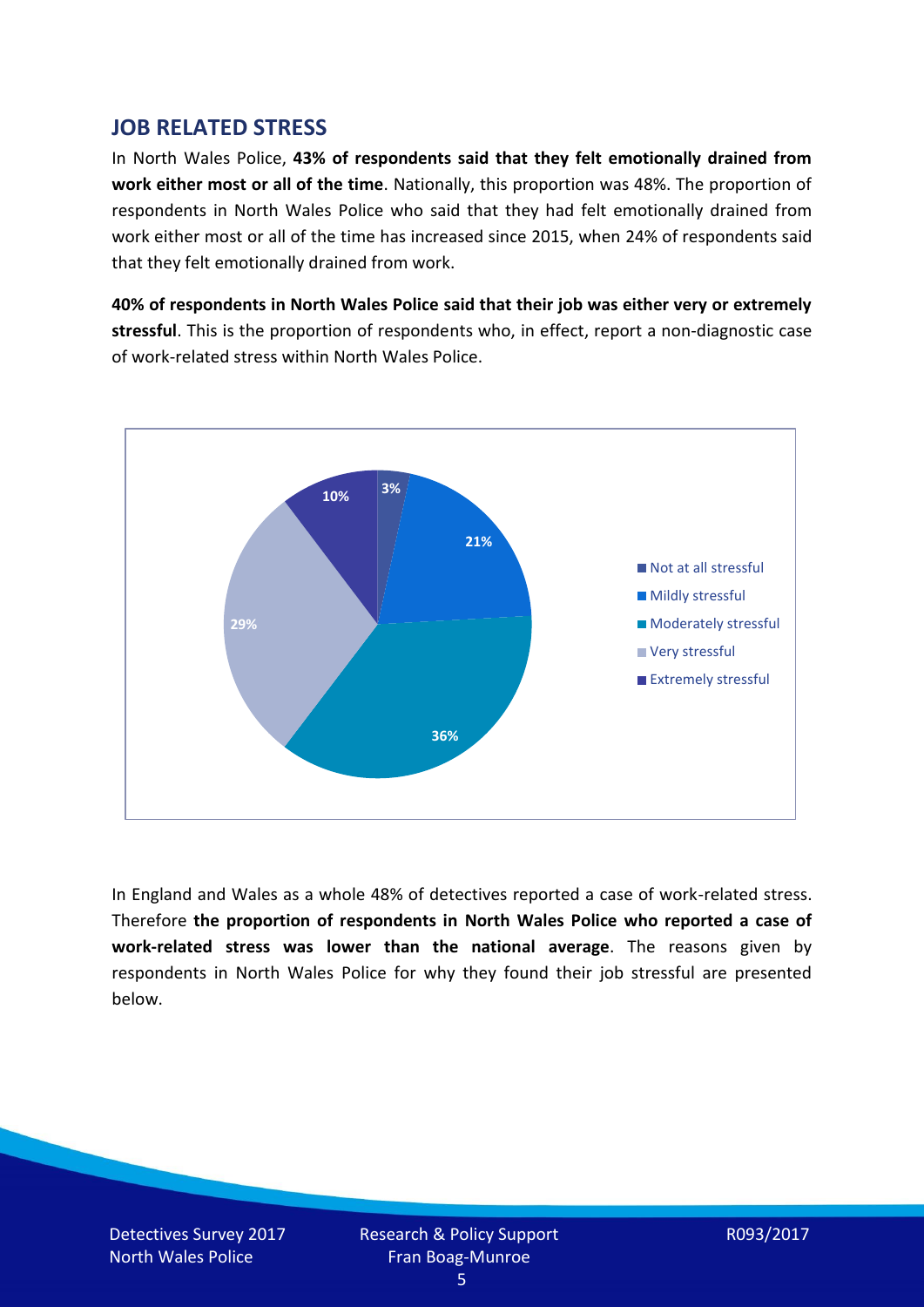| My job is stressful because                                                                | <b>Proportion</b><br>agreeing or<br>strongly | <b>Proportion</b><br>agreeing or<br>strongly |
|--------------------------------------------------------------------------------------------|----------------------------------------------|----------------------------------------------|
|                                                                                            | agreeing in<br><b>North Wales</b>            | agreeing in<br><b>England and</b>            |
|                                                                                            | <b>Police</b>                                | <b>Wales</b>                                 |
| There are high levels of personal responsibility                                           | 91%                                          | 93%                                          |
| There aren't enough officers in my team/unit                                               | 83%                                          | 86%                                          |
| I feel like the general public and partner agencies often<br>have unrealistic expectations | 60%                                          | 82%                                          |
| The nature of my work is high-risk                                                         | 66%                                          | 80%                                          |
| I have a high workload                                                                     | 67%                                          | 80%                                          |
| There is frequent organisational change                                                    | 76%                                          | 79%                                          |
| My work is emotionally demanding                                                           | 76%                                          | 71%                                          |
| I don't have enough time to be able to do my job to a<br>standard of which I can be proud  | 53%                                          | 70%                                          |
| I am unable to meet all the conflicting demands on my<br>time at work                      | 62%                                          | 69%                                          |
| I am exposed to traumatic or distressing incidents and<br>material                         | 64%                                          | 64%                                          |
| I frequently have unrealistic time pressures                                               | 52%                                          | 61%                                          |
| There aren't enough opportunities for professional<br>development                          | 47%                                          | 57%                                          |
| I frequently have unachievable deadlines                                                   | 50%                                          | 57%                                          |
| I am often pressured to work long hours                                                    | 57%                                          | 51%                                          |
| My work-life balance is poor                                                               | 46%                                          | 43%                                          |
| I don't feel like I have enough support from<br>management                                 | 40%                                          | 40%                                          |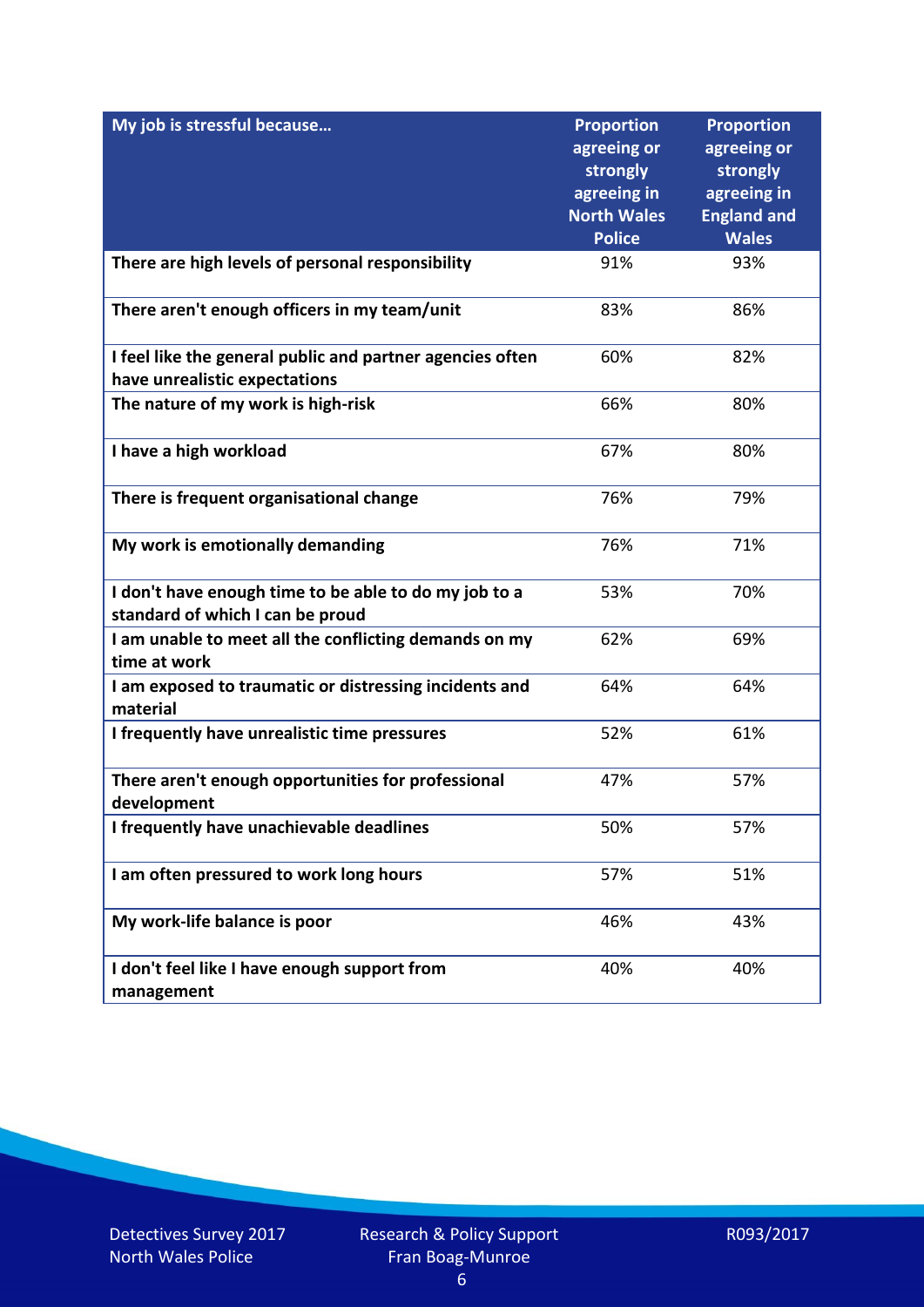# **ABSENCE AND ABSENCE BEHAVIOURS**

**Presenteeism** refers to a person attending work despite feeling that they should have taken sick leave due to their physical or mental health and wellbeing. **In North Wales Police, 64% of respondents reported at least one instance of presenteeism associated with their physical health and wellbeing** in the last 12 months**; 44% of respondents reported at least one instance of presenteeism associated with their mental health and wellbeing**.

**Leaveism** refers to a person taking annual leave or rest days rather than sick leave for their physical or mental health and wellbeing. In the last year, **30% of respondents in North Wales Police reported at least one instance of leaveism associated with their physical health and wellbeing**, whilst **23% of respondents in North Wales Police reported at least one instance of leaveism associated with their mental health and wellbeing.**

Finally, **35% of respondents in North Wales Police said that they had taken sickness absence due to their physical health and wellbeing** in the last 12 months. In addition, **16% of respondents said that they had taken sickness absence due to their mental health and wellbeing**.

Comparison of the proportions of respondents reporting presenteeism, leaveism and sickness absence in North Wales Police with England and Wales as a whole can be found in the table below.

|                             |                                         | <b>North Wales Police</b>             |                                         | <b>England and Wales</b>              |
|-----------------------------|-----------------------------------------|---------------------------------------|-----------------------------------------|---------------------------------------|
| At least one<br>instance of | <b>Physical health</b><br>and wellbeing | <b>Mental health</b><br>and wellbeing | <b>Physical health</b><br>and wellbeing | <b>Mental health</b><br>and wellbeing |
| Presenteeism                | 64%                                     | 44%                                   | 71%                                     | 54%                                   |
| Leaveism                    | 30%                                     | 23%                                   | 42%                                     | 33%                                   |
| <b>Sickness</b><br>absence  | 35%                                     | 16%                                   | 35%                                     | 14%                                   |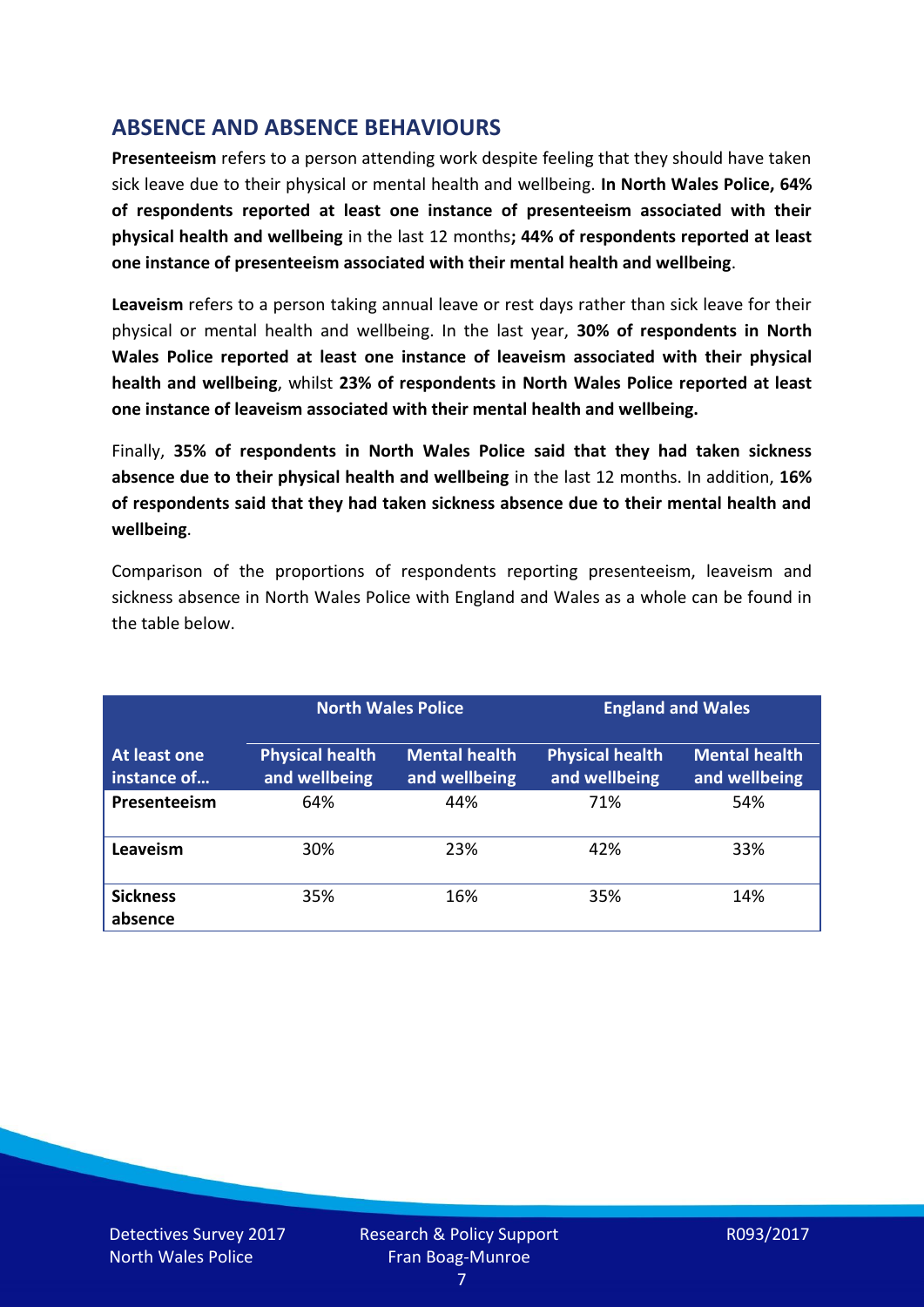## **VIEWS ABOUT THE JOB**

**86% of respondents in North Wales Police felt that the role of the detective was seen as less valuable to the force than it used to be.** This compares with 85% of detectives in England and Wales as a whole who said that they felt the role of the detective was now less valuable.

Respondents in North Wales Police were less likely to be dissatisfied than satisfied with their jobs, with **33% of respondents saying that they were dissatisfied and 50% of respondents saying that they were satisfied**. In comparison, 36% of detectives in England and Wales as a whole said that they were dissatisfied with their jobs, whilst 45% of respondents said that they were satisfied.

In addition, **the proportion of respondents in North Wales Police who said that they were dissatisfied with their job has increased since 2015**, when 24% of respondents reported job dissatisfaction.

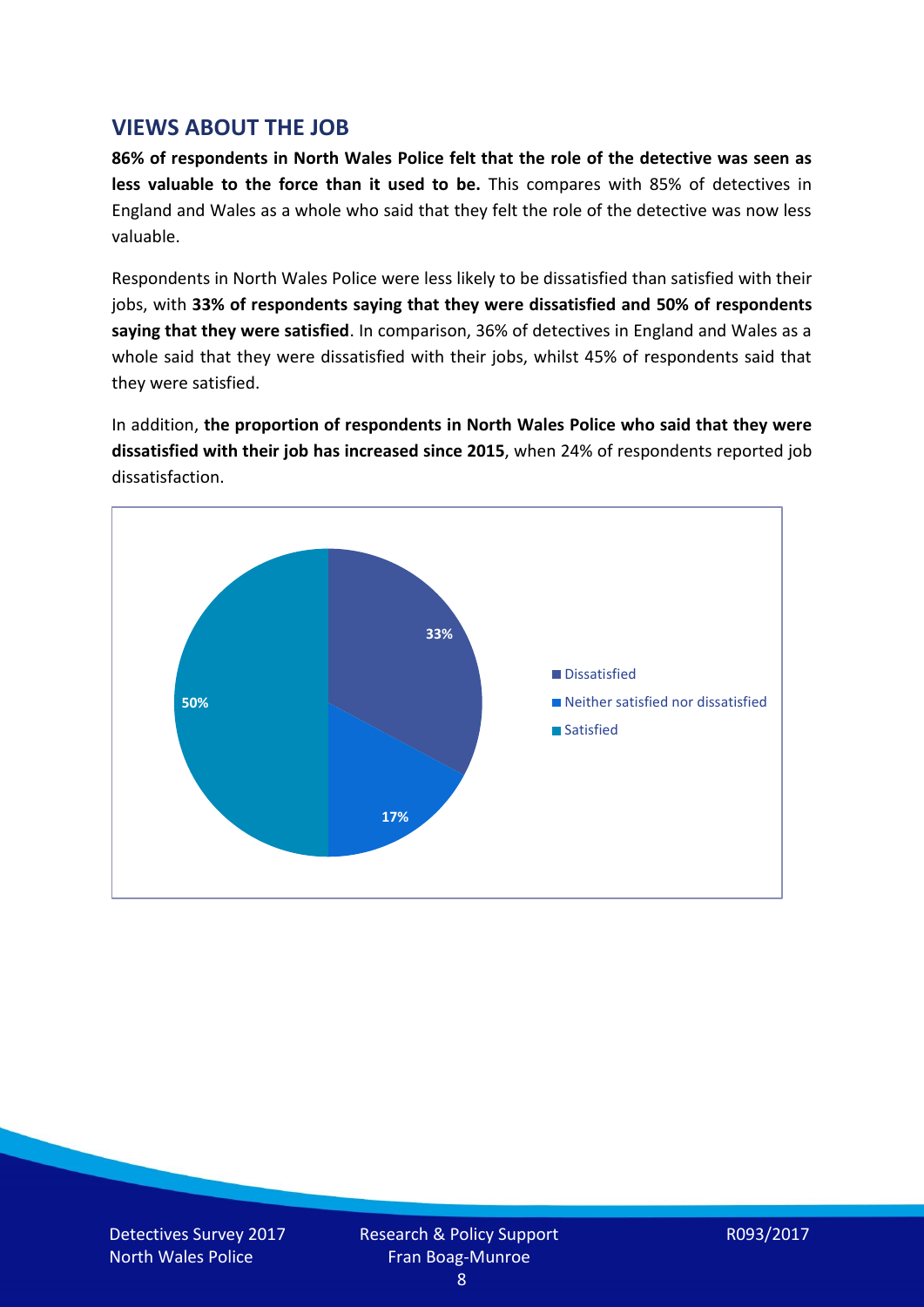# **TRAINING AND CONTINUOUS PROFESSIONAL DEVELOPMENT**

**50% of respondents in North Wales Police said that they had difficulties securing specific training opportunities**. This has increased since 2015, when 35% of respondents in North Wales Police reported difficulties securing specific training opportunities.

The proportion of respondents in North Wales Police who said that they had difficulties securing training opportunities is lower than the national average, where this year 51% of detectives said that they had difficulties securing training.

In addition, **57% of respondents in North Wales Police said that they were rarely given enough time to stay up-to-date with the latest developments in their area of work**. This compares to 56% of respondents in England and Wales as a whole. This proportion is higher than in 2015, when 47% of respondents in North Wales Police said that they rarely had enough time to keep up-to-date with the latest developments.

| Are you given enough time<br>to stay up-to-date with the<br>latest developments in your<br>area of work? | <b>North Wales Police</b> | <b>England and Wales</b> |
|----------------------------------------------------------------------------------------------------------|---------------------------|--------------------------|
| Rarely                                                                                                   | 57%                       | 56%                      |
| <b>Sometimes</b>                                                                                         | 36%                       | 41%                      |
| <b>Always</b>                                                                                            | 7%                        | 4%                       |

A list of reasons why respondents in North Wales Police said that they were not able to stay up-to-date with the latest developments in their field can been found in the table below.

| It is difficult to stay up-to-date with the latest developments in<br>my field because          | <b>North</b><br><b>Wales</b><br><b>Police</b> | <b>England</b><br>and Wales |
|-------------------------------------------------------------------------------------------------|-----------------------------------------------|-----------------------------|
| I have too many competing priorities                                                            | 71%                                           | 79%                         |
| There is no time set aside by my management for study                                           | 76%                                           | 76%                         |
| There are not enough officers to cover my day-to-day work for<br>me to attend relevant training | 72%                                           | 76%                         |
| My workload is too high                                                                         | 66%                                           | 76%                         |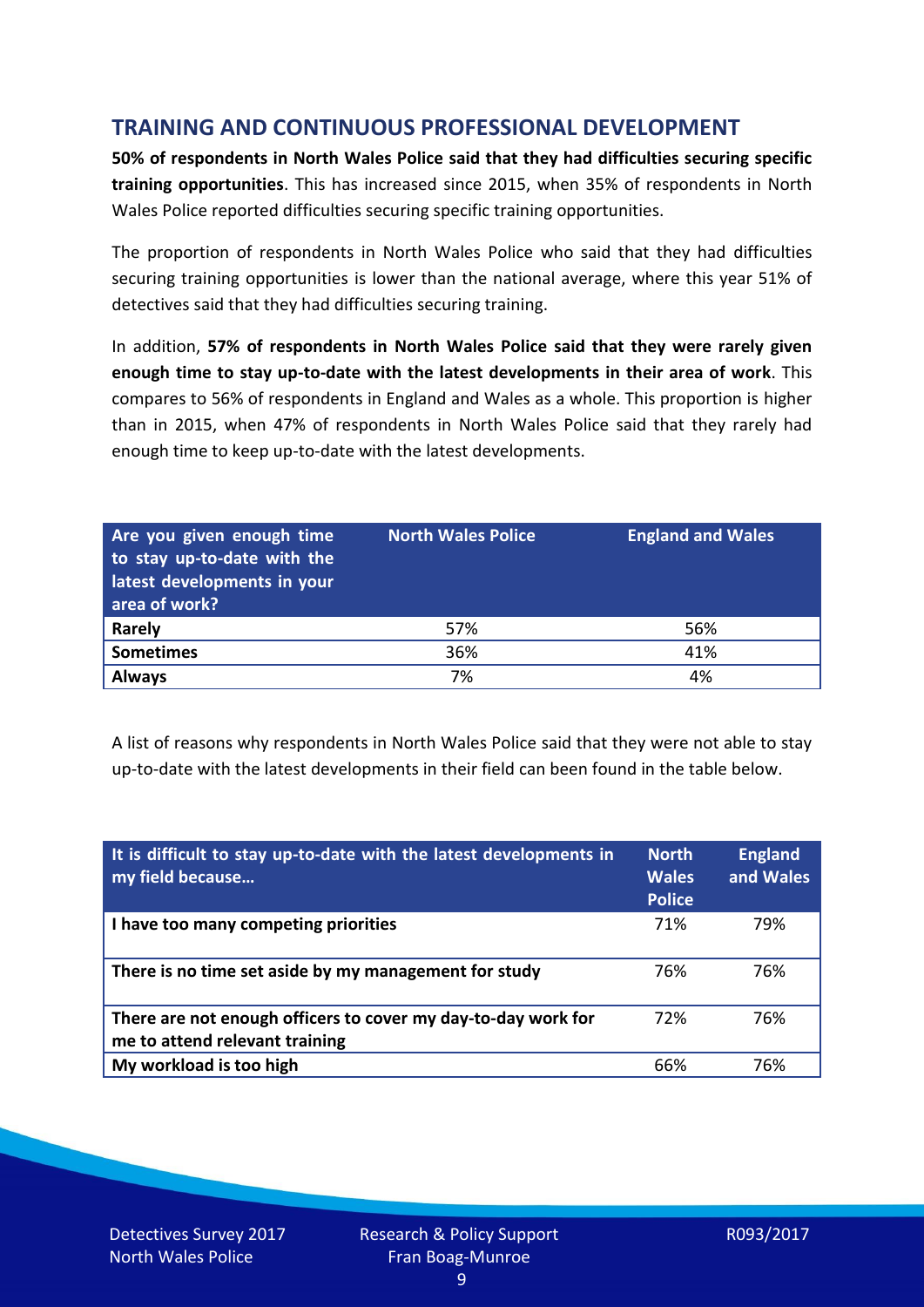| I have too many other commitments                                                        | 71% | 75% |
|------------------------------------------------------------------------------------------|-----|-----|
| The online learning package provided by NCALT is poorly<br>delivered                     | 81% | 73% |
| There are not enough formal training days                                                | 83% | 72% |
| I am too tired at the end of the day                                                     | 66% | 71% |
| Access to knowledge management systems that help<br>communicate new developments is poor | 50% | 51% |
| There is a lack of training staff                                                        | 52% | 46% |
| There is no appropriate training available                                               | 50% | 44% |

# **ATTRACTION AND RETENTION**

**22% of respondents in North Wales Police said that they would not change their career path, whilst 17% couldn't think of any job they would prefer**. 12% of respondents said that they would like to change their posting but remain a police officer.

In comparison, 12% of respondents in North Wales Police said that they would like to change jobs and stop being a police officer, 28% said that they would take any other job but with similar earnings and benefits, and 9% would quit immediately if they could find something else to do.

**The proportion of respondents in North Wales Police who said that they would quit immediately if they could find something else to do has increased since 2015**, when 0% of respondents said that they would quit immediately if they could.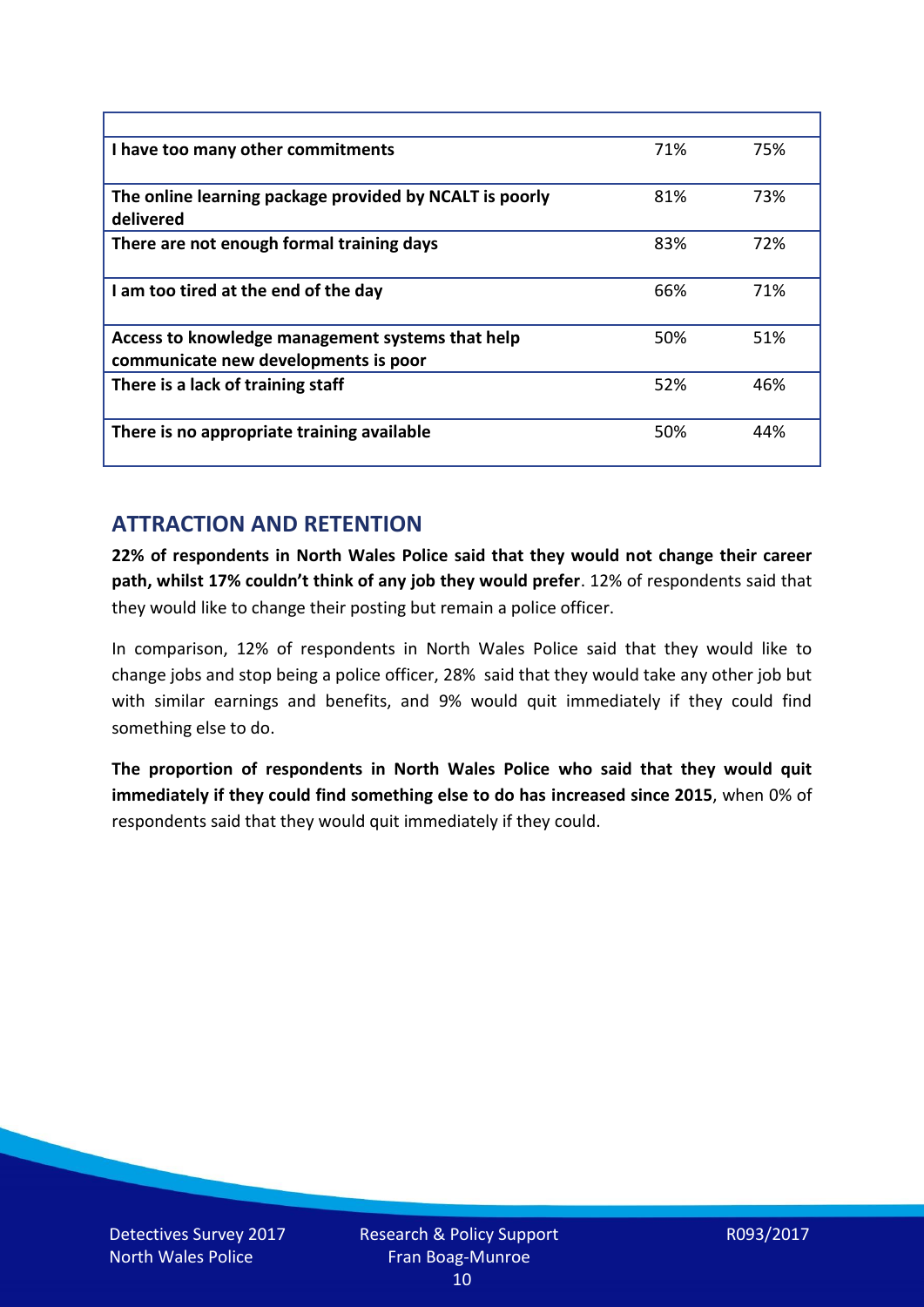|                               | <b>North Wales Police</b> | <b>England and Wales</b> |
|-------------------------------|---------------------------|--------------------------|
| I would not change my         | 22%                       | 22%                      |
| career path                   |                           |                          |
| I can't think of any job I    | 17%                       | 14%                      |
| would prefer                  |                           |                          |
| I would like to change my     | 12%                       | 14%                      |
| posting but remain a police   |                           |                          |
| officer                       |                           |                          |
| I would like to change my     | 12%                       | 14%                      |
| job and stop being a police   |                           |                          |
| officer                       |                           |                          |
| I would take almost any       | 28%                       | 26%                      |
| other job with similar        |                           |                          |
| earnings and benefits         |                           |                          |
| I would quit immediately if I | 9%                        | 10%                      |
| could find something else to  |                           |                          |
| do                            |                           |                          |